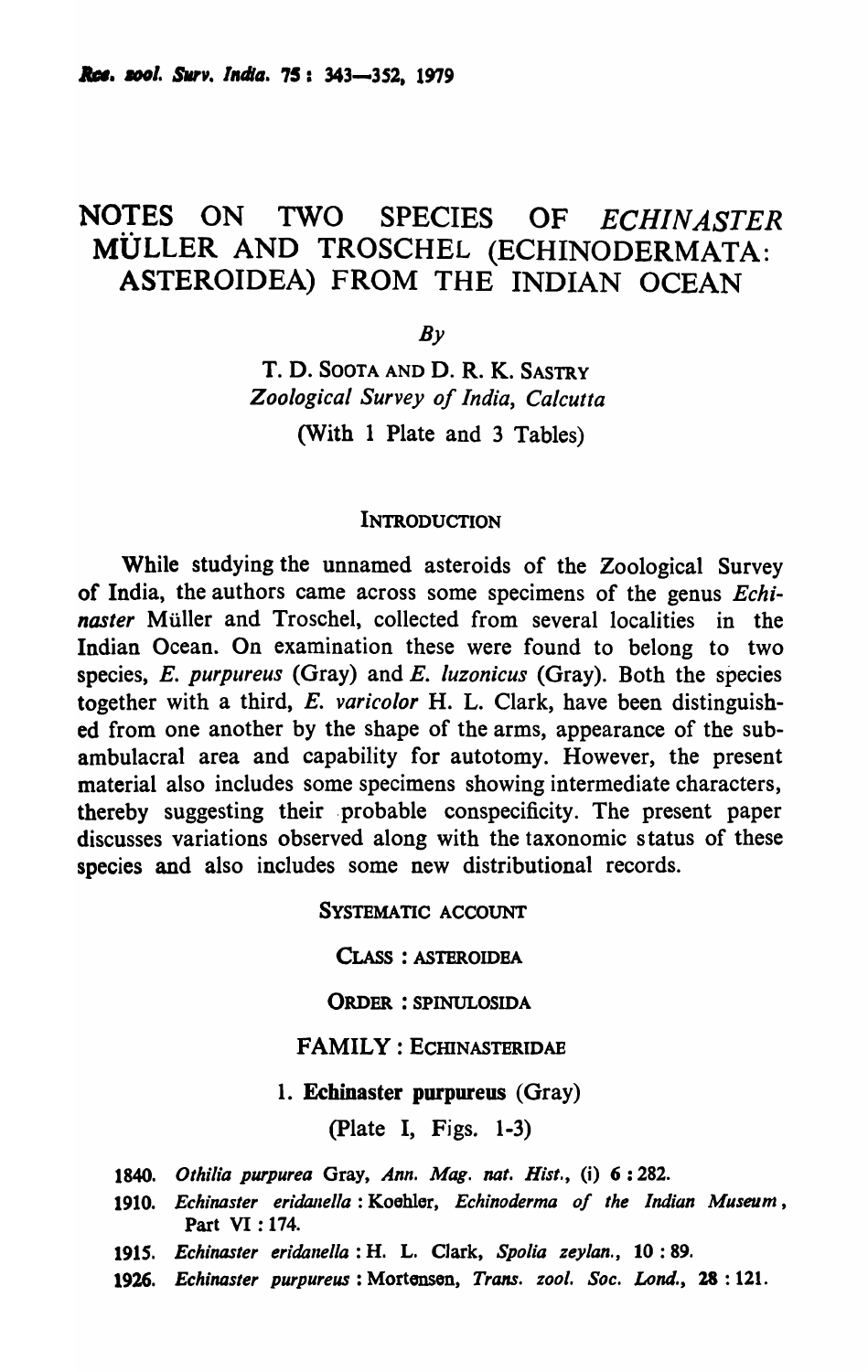## Table 1. Echinaster purpereus

(All specimens have five arms and one madreporite)

|    | Sl. No. Locality | Reg. No.         | R(mm.) | $r$ (mm.) | br(mm.)     | R/r         | R/br | Remarks                                                                                                                                                                                                                         |
|----|------------------|------------------|--------|-----------|-------------|-------------|------|---------------------------------------------------------------------------------------------------------------------------------------------------------------------------------------------------------------------------------|
| 1. | Suez Canal       | E 696/1          | 70     | 8.5       | 10.0        | 8.2         | 7.0  | Arms equal. Subambulacral area bare.                                                                                                                                                                                            |
| 2. | <b>Mauritius</b> | $E$ 404/1        | 45     | 7.5       | 7.5         | 6.0         | 6.0  | Arms equal. Subambulacral spines continuous<br>at the base of three arms, discontinuous in the<br>remaining two arms.                                                                                                           |
| 3. | $\bullet$        | $\bullet\bullet$ | 45     | 7.5       | 8.0         | 6.0         | 5.6  | Four arms equal, fifth 33 mm. long. Subambula-<br>cral spines discontinuous in two arms, coni-<br>nuous on one side and discontinuous on the<br>other side of third arm and absent in the re-<br>maining two arms. <sup>*</sup> |
| 4. | Okha             | $E$ 699/1        | 95     | 10.0      | 10.5        | 9.5         | 9.0  | Arms subequa $R = 75 - 95$ mm. Subambulacral<br>spines continuous.                                                                                                                                                              |
| 5. | ,,               | $E$ 697/1        | 95     | 8.5       | <b>11.0</b> | <b>11.2</b> | 8.6  | Arms equal. Subambulacral spines continuous.                                                                                                                                                                                    |
| 6. | Beyt Island      | E 698/1          | 140    | 13.5      | 13.5        | 10.4        | 10.4 | ,,<br>$\bullet$<br>$\bullet$<br>$\bullet$<br>$\bullet$                                                                                                                                                                          |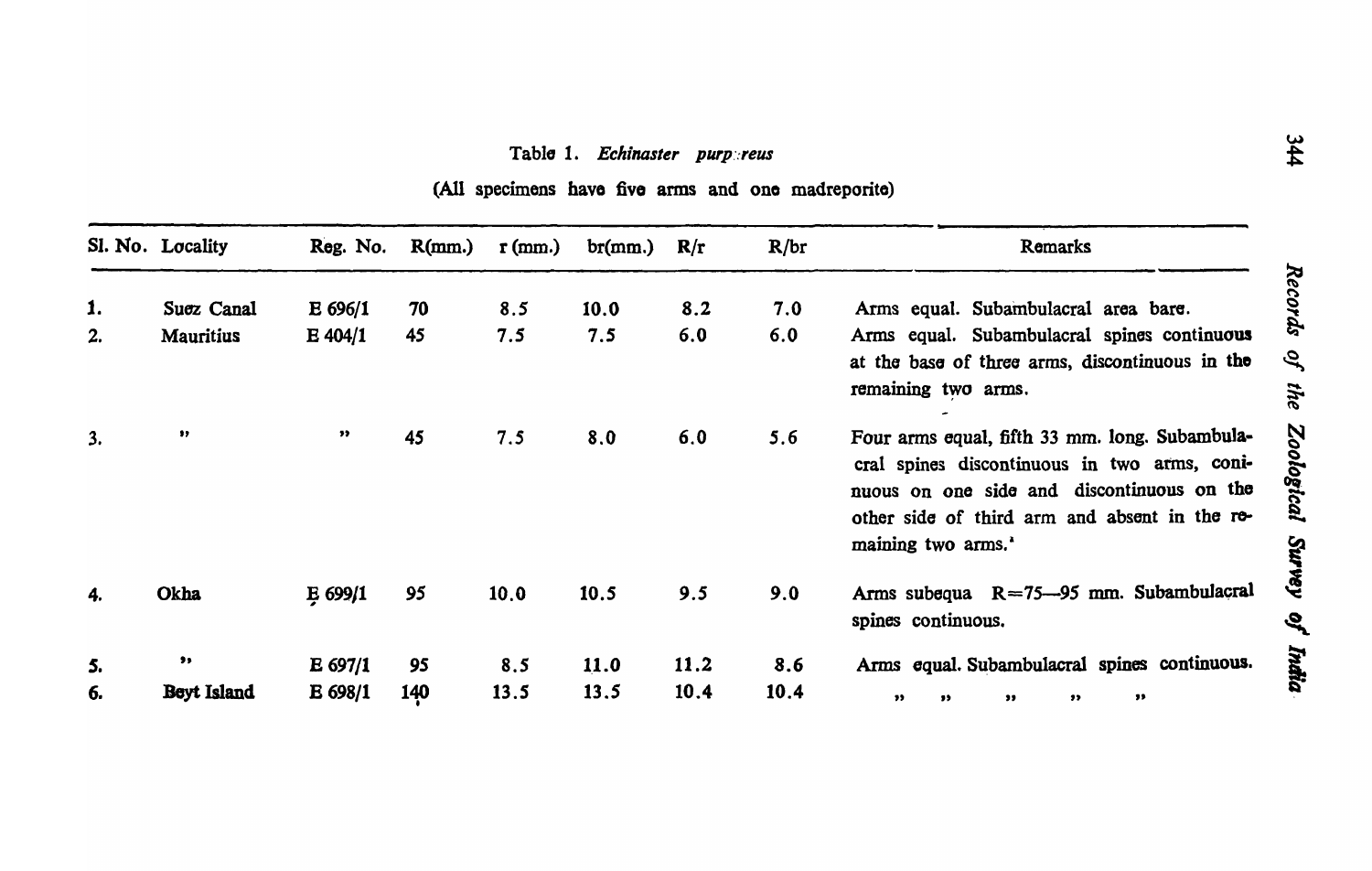*198. Eclllntut,r l'urpurew* : Jamas, *Bull. Cellt. mar. Fish Res.lnst.,* 7: 54.

1971. *Echinaster purpureus*: Clark and Rowe, Monograph of Shallow-water *Indo- W,st Pacific Echinoderms,* : 73.

*Material:* (i) 1 ex. Suez Canal (Received from *R. B. Seymour Sewell* on S.i.I917) Z.S.I. Reg. No. E 696/1. (ii) 2 exs. Mauritius *(Berlin Mus.* Exch.) Z.S.I. Reg. No. E 404/1. (iii) 1 ex. Three miles SE of Okha Port, Gulf of Kutch, 22.i.19 2. Z.S.I. Reg. No. E 697/1. (iv) 1 ex. Beyt Island, near Okha, Gulf of Kutch, 31.xii. 1954.  $T$  D. *Soota,* Call. Z.S.I. Reg. No. E 698/1. (v) 1 ex. Okha, Gulf of Kutch, 12.iii.1966. V. C. *Agrawal,* Coil. Z.S.I. Reg. No. E 699/1.

*Description (Table* 1) :

 $R=45-140$  mm.;  $R/r= 6.0-11.2$ ;  $R/br=5.6-10.4$ .

Arms five, long, cylindrical and subequal in length. Madreporite single. Abactinal surface reticular with short blunt spines. Furrow spines stout, round or' slightly spatulate, often united by thick skin giving a serrate appearance. Subambulacral area generally bare, sometimes with a continuous or discontinuous series of short spines.

*Remarks* : The specimens show different degrees of variation in the compactness of the abactinal reticulum as well as in the occurrence of subambulacral spines. Thus the abactinal reticulum is wide in the single specimen from the Suez Canal and relatively compact in those from other localities. The variations in the subambulacral spines are presented in table 1.

*Distribution:* Red Sea, East coast of Africa, Islands of the western Indian Ocean, Gulf of Kutch and Bay of Bengal.

Generally a shallow-water species, though Bell (1909). reported it from 504 m. at Desroches in the western Indian Ocean which however needs confirmation.

The species is recorded here for the first time from the Gulf of Kutch.

## 2. Echinaster luzonicus (Gray)

(Plate I, Figs.  $4-9$ )

- 1840. Othilia luzonica Gray, *Ann. Mag. nat. Hist.*, (i) 6:282.
- 1919. *?Othilia purpurea : Fisher, U. S. Nat. Mus. Bull.,* 100 (III) : 432. Non: *Othilia purpurea Gray, 1840.*
- *1921. Echinaster luzonicus* : H. L. Clark, *Pap. Dep. mar. bioi. Carnegie Instn.,*  10 : 98.
- *1969. Echinaster luzonicus* : James, *Bull. Cent. mar. Fish. Res. Inst.,* 7 : 54.
- 1971. Echinaster luzonicus: Clark and Rowe, *Monograph of Shallow-water Indo· West Pacific Echinoderms,* : 72.
- 1974. Echinaster luzonicus: Marsh, *Micronesica*, 10: 93.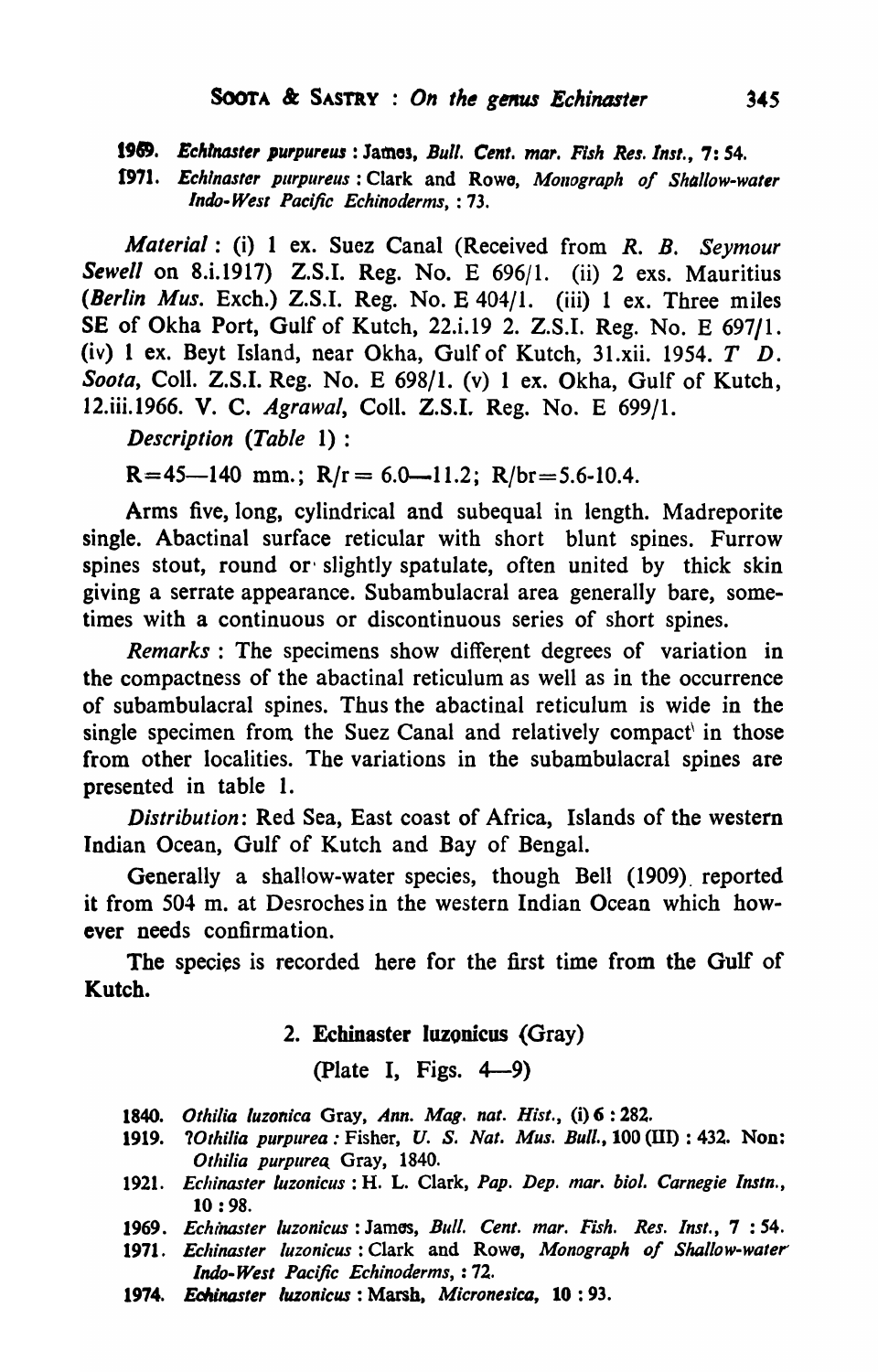## Table 2. Echinaster luzonicus

| Sl.No. | Locality                | Reg. No.       | No. of<br>Arms. | R(mm.) | $r$ (mm.) | br(mm.) | R/r | R/br | Remarks                                                                                                                                                        |
|--------|-------------------------|----------------|-----------------|--------|-----------|---------|-----|------|----------------------------------------------------------------------------------------------------------------------------------------------------------------|
| 1.     | Horsburgh Atoll E 700/1 |                | 6               | 50     | 5.5       | 7.0     | 9.1 | 7.1  | One arm 50 mm., others 10-30 mm.<br>Subambulacral series continuous.                                                                                           |
| 2.     | Beyt Island             | $E \, 701/1$   | 6               | 120    | 14.0      | 14.0    | 8.6 | 8.6  | Arms subequal. Subambulacral area<br>bare or with discontinuous series of<br>spines at the base and continuous<br>only towards the tip.                        |
| 3.     | Andaman Sea             | $E \, 702/1$   | 7               | 85     | 11.0      | 10.5    | 7.7 | 8.1  | Arms unequal, $R = 40 - 85$ mm. for<br>six arms, the seventh broken at the<br>base. Subambulacral area bare,<br>interrupted here and there by a few<br>spines. |
|        | Camorta Island          | <b>E</b> 703/1 | 5               | 60     | 8.0       | 8.5     | 7.6 | 7.1  | One arm 60 mm., others 14-45 mm.<br>Subambulacral series continuous.                                                                                           |
| 5.     | $\bullet$               | "              | $5\overline{5}$ | 65     | 8.0       | 9.0     | 8.1 | 7.2  | Two arms 65 mm., others 11-23 mm.<br>Subambulacral series continuous.                                                                                          |
|        | $\pmb{\mathfrak{H}}$    | $\mathbf{P}$   | 5               | 75     | 11.0      | 12.0    | 6.8 | 6.3  | One arm 75 mm., two arms 65 mm.<br>remaining 35 and 45 mm. respectively<br>Subambulacral series continuous.                                                    |

(The specimen (Sl. No. 12) has four madreporites; the remainder have only two.)

 $\mathbb{R}^2$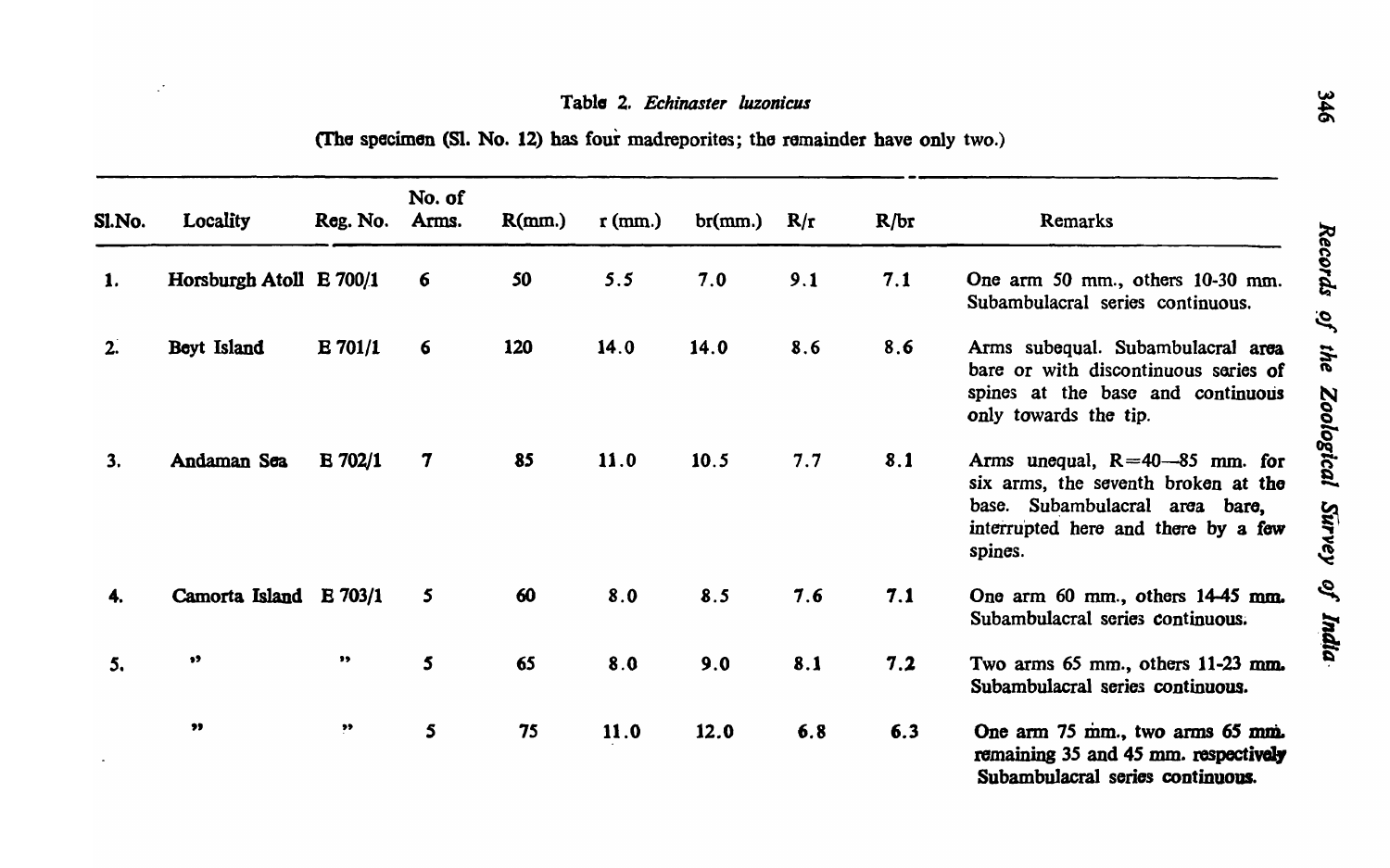| 7.  | $^{\bullet\bullet}$  |                           | 6               | 32 | 7.0  | 7.0  | 4.6 | 4.6 | Arms unequal, $R = 19-32$ mm.<br>Subambulacral series continuous.                                                            |
|-----|----------------------|---------------------------|-----------------|----|------|------|-----|-----|------------------------------------------------------------------------------------------------------------------------------|
| 8.  | $\bullet\bullet$     | $\bullet\bullet$          | 6               | 35 | 8.5  | 7.5  | 4.1 | 4.7 | Four arms 30-35 mm., remaining<br>15<br>Subambulacral<br>sorios<br>mm.<br>continuous.                                        |
| 9.  | $\bullet\bullet$     | $^{\bullet}$              | 6               | 45 | 10.0 | 9.0  | 4.5 | 5.0 | One arm 45 mm., remaining 30-35 mm.<br>Subambulacral series continuous.                                                      |
| 10. | $\pmb{\mathfrak{z}}$ | $\bullet$                 | $6\phantom{1}6$ | 55 | 9.0  | 8.0  | 6.1 | 6.9 | One arm 40 mm., remaining 55 mm.<br>Subambulacral series continuous.                                                         |
| 11. | $\bullet$            | $\pmb{\cdot}$             | 6               | 65 | 10.0 | 10.0 | 6.5 | 6.5 | Two arms 60 and 65 mm., respecti-<br>vely, remaining 20-34 mm. Suba-<br>mbulacral series continuous.                         |
| 12. | $\bullet$ $\bullet$  | $\boldsymbol{\mathsf{5}}$ | $\mathbf 7$     | 55 | 10.0 | 9.0  | 5.5 | 6.1 | Two arms 55 mm., three arms 45 mm.,<br>remaining two arms 30 and 35 mm.<br>respectively. Subambulacral series<br>continuous. |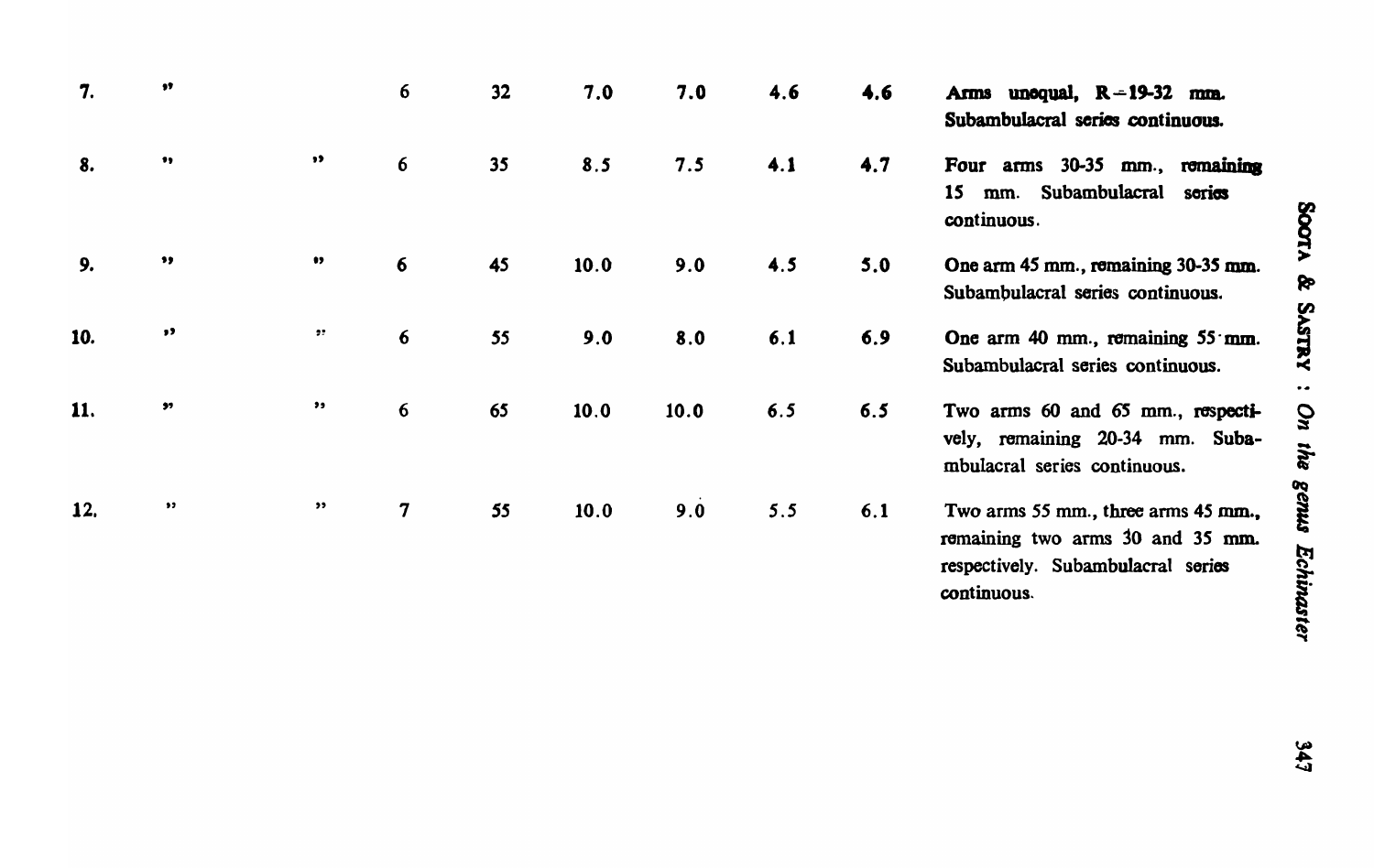*Material* : (i) 1 ex. Stn. 649. Boulder zone of marginal reef, Horsburgh Atoll, Maldive Is., 22.X.1923, R.I.M.S. 'Investigator', Coll. Z.S.I. Reg. No. E  $700/1$ . (ii), 1 ex. Beyt Island, near Okha, Gulf of Kutch, 31.xii. 1954, *T D. Soota,* CoIl. Z.S.I. Reg. No. E 701/1. (iii) 1 ex. Stn. 222. Andaman Sea, 13° 27' N 93° 14' 30" E, 729 m., 21.xii. 1896, *R.I.M.S. 'Investigator',* ColI. Z.S.I. Reg. No. E 702/1. (iv) 9 exs. Camorta, Nicobar Is., 9.x. 1972, *K. Reddiah,* ColI. Z.S.I. Reg. No. E 703/1.

*DescriptiQn (Table* 2):

 $R=32-120$  mm.;  $R/r=4.1-9.1$ ;  $R/br=4.68-.6$ .

Arms five to seven, often unequal in length. Madreporites two to four. Abactinal reticulum generally compact with often slender spines. Furrow spines long, sometimes united by thick skin. Subambulacral spines generally distinct from the actinal spines and in a continuous row.

*Remarks* : These specimens also show different degrees of variation in the compactness of the abactinal reticulum as well as in the occurrence of subambulacral spines. Thus the abactinal reticulum is campact in the specimens from Camorta Island and more open in those from the other 10:aIities. The variations in the subambulacral spines are presented in table 2.

This species is known to reproduce by autotomy and regeneration and the arms are unequal in all the specimens except the one from Beyt Island, in which they are subequaI. The specimen from the Maldive Is. is a 'comet' form with one arm 50 mm. long and five regenerating arms 10-30 mm. long. It is interesting to note that some of the madreporites in the specimens from Camorta Island are irregular in shape and extend to the sides of the disc along the interradii (Fig. 8) or to the base of the adjacent arms.

Fisher (1919) considered *E. luzonicus* as conspecific with *E. purpureus.* From the geographical occurrence and description, most of his specimens of *Othilia purpurea* appear to belong to *E. luzonicus.* There were also in his collections a few five-rayed specimens with equal arms and single madreporite which may as well belong to *E. purpureus.* 

*Distribution:* Maldive Is., Gulf of Kutch, Bay of Bengal, East Indies, China Sea, Japan, Australia and Islands of South Pacific.

Generally a shallow-water species. However, the present material includes a specimen from 729 m. in the Andaman Sea.

The species is recorded here for the first time from the Maldive Is. Gulf of Kutch and the Andaman and Nicobar Is.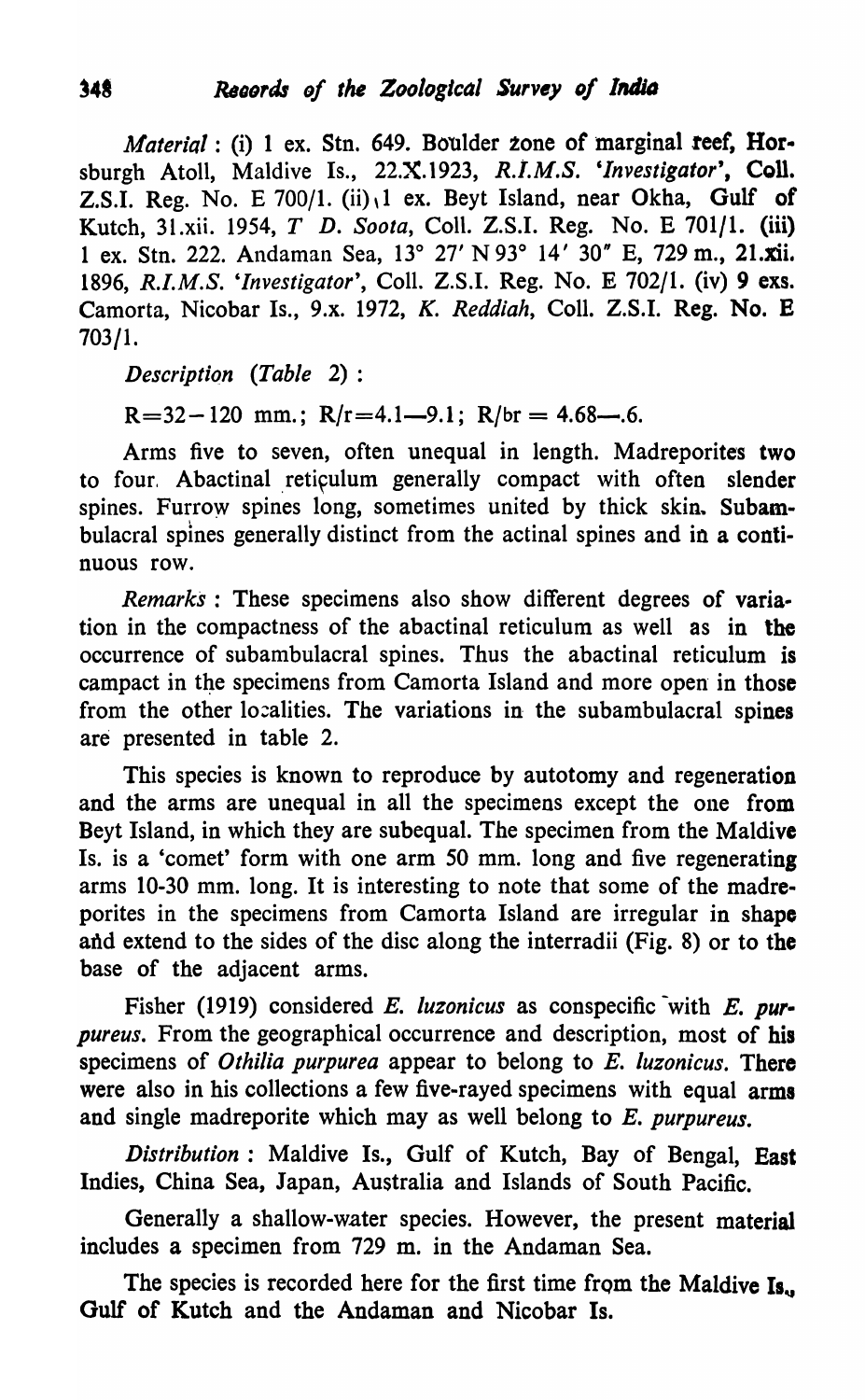#### **DISCUSSION**

The three Indo-West Pacific representatives of the asteroid genus *Echinaster, E. purpureus* (Gray), *E. luzonicus* (Gray) and *E. varicolor* H. L. Clark, are distinguished from one another by the shape of the arms and occurrence of subambulacral spines. A perusal of the available literature reveals not only that these characters show a very wide range of variation, but there is also limited correlation between some of the morphological variations and geographical distribution, resulting in confusion regarding the identification and distribution of these species.

Gray (1840) described E. *purpureus* as 'purplish (i.e. when preserved) and with rays three times as long as the width of the body'  $(R=6 r)$ and *E. luzonicus* as 'reddish brown and with five or six rays, four times as long as the width of the body'  $(R=8r)$ . It appears that Brown (1910), Clark (1915) and Fisher (1919) considered them to be conspecific.

Later, Clark (1921) separated these two species and subsequently (1938) described a third, E. varicolor, from Australia, distinguishing them from one another, chiefly by the shape of the arms as determined by  $R/r$  and  $R/br$  ratios and the occurrence of the subambulacral spines. However, the observations of A. M. Clark (in Clark and Rowe 1971) and of the present authors (Table 3) show that these ratios are variable and the ranges of variation overlap.

Though  $\mathbf{A}$ . M. Clark used the occurrence of the subambulacral spines in distinguishing these species, she nevertheless noticed their variability. In our material also, they vary in the specimens of both species, collected from the same or nearby locality and even in different arms of the same specimen. Thus, in all the specimens of E. *purpureus*  from the Gulf of Kutch (Fig. 3) the subambulacral spines are in a continuous series<sup>1</sup> in one of the two from Mauritius they are continuous in three arms' and discontinuous in the remaining two, and in the other they are continuous in two arms, continuous on one side and discontinuous on the other side in one arm and totally absent in the remaining two arms and finally in the specimen from the Suez Canal they are totally absent.

Regarding E. */uzonicus,* in the specimen from the Gulf of Kutch (Fig. 6) the subambulacral spines are either totally absent or are in a discontinuous series proximally and in a continuous series only distally; in those from the Maldive Is. and Andaman Sea (Figs. 4, 7) they are

 $1$  Recently one of us (D.R.K.S.) examined two specimens of E. purpureus collected from the Gulf of Kutch and present in sir P. P. Institute of Science, Bhavanagar. These show five subequal arms, single madreporite and continuous saries of conspicuous subambulacral spines.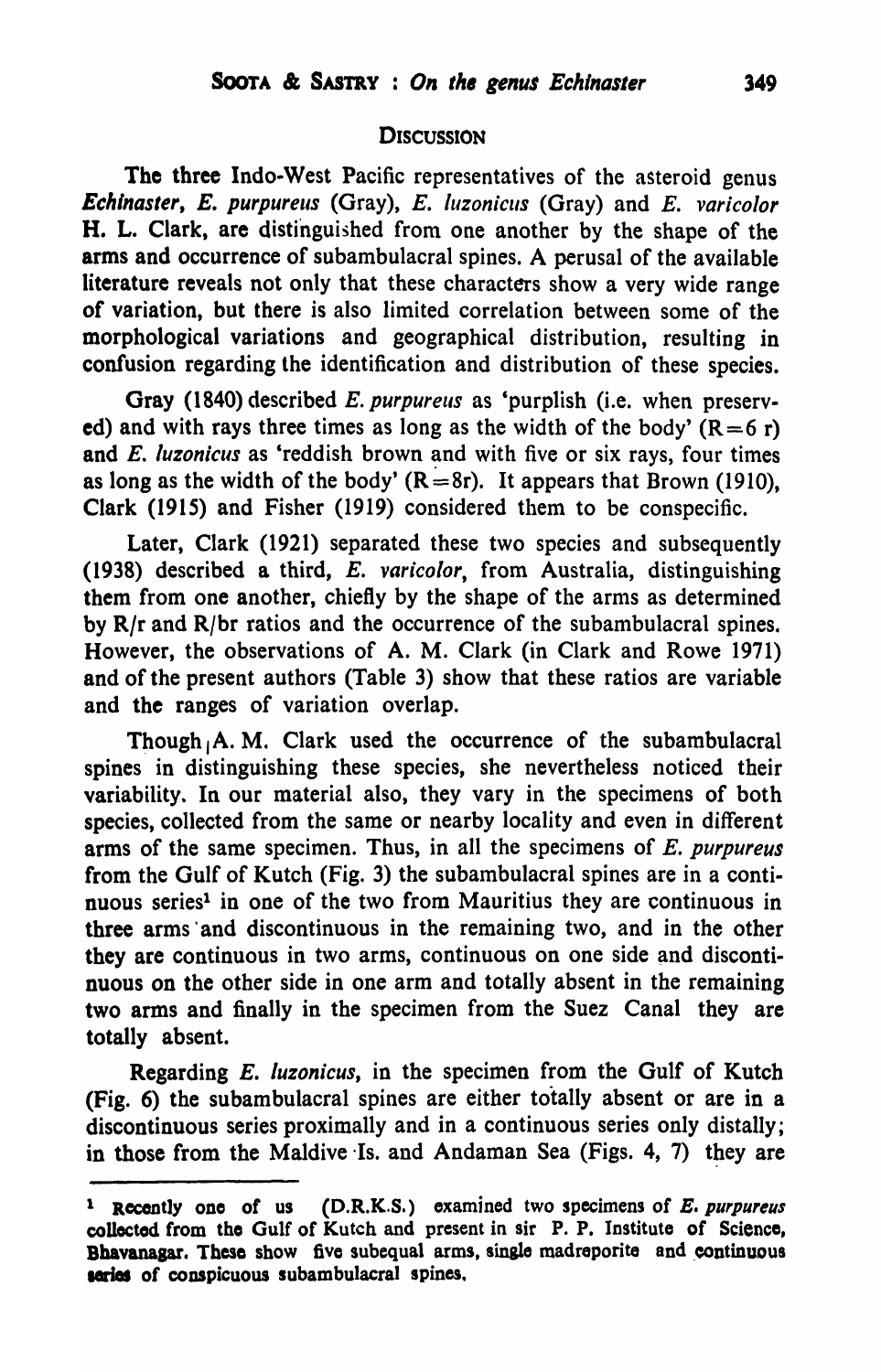| SI.<br>No. | Character               | E. Purpureus                                                             | E. luzonicus                                                           | E. varicolor                                     | Present material                                                                                                                     |
|------------|-------------------------|--------------------------------------------------------------------------|------------------------------------------------------------------------|--------------------------------------------------|--------------------------------------------------------------------------------------------------------------------------------------|
| 1.         | Arms                    | Five, equal or<br>subequal with stout<br>base and tapering tip           | Five or more, unequal,<br>cylindrical                                  | Same as in<br>E. purpureus                       | E. purpureus with cylindrical arms.<br>E. luzonicus with subequal arms and<br>arms with stout base and tapering tip.                 |
| 2.         | R/r                     | 6-7 (H. L. Clark, 1921)<br>5.6-9.6 (Mean 7.3)<br>(A.M.Clark, 1971)       | 5.6-9.5 (Mean $6.8$ )<br>(A.M.Clark, 1971)                             | 5.8, 6.4, 7.3<br>(A.M.Clark, 1971)               | 7-10.5 (H. L. Clark, 1921) 8-10 (H.L.Clark, 1938) E. purperus 6-11.2 (Mean 8.6).<br><i>E. luzonicus</i> 4.1-9.1 (Mean 6.6).          |
| 3.         | R/br                    | 5.5-6.5 (H.L.Clark, 1921)<br>$4.8 - 8.6$ (Mean 6.3)<br>(A.M.Clark, 1971) | 7-10.5 (H.L.Clark, 1921)<br>5.6-8.4 (Mean $6.8$ )<br>(A.M.Clark, 1971) |                                                  | 6-8.5 (H.L.Clark, 1938) E. purpureus 5.6-10.4 (Mean 7.8).<br><i>E. luzonicus</i> 4.6-8.6 (Mean 6.5).                                 |
| 4.         | br-r                    | br greater than r                                                        | br equal to or less<br>than r                                          | br greater than r                                | E. purpureus with br equal to r.<br>E. luzonicus with br greater than r.                                                             |
| 5.         | Subambula-<br>cral area | Bare or with<br>discontinuous series<br>of spines                        | Continuous series<br>of spines                                         | Spines continuous<br>only at the base<br>of arms | E. purpureus with continuous serie.<br>of spines.<br>E. luzonicus with bare subambulacral<br>area or discontinuous series of spiness |

~abla 3. Comparison of published and observed variations in three nominal species of *Echinaster* M iiller and Troschel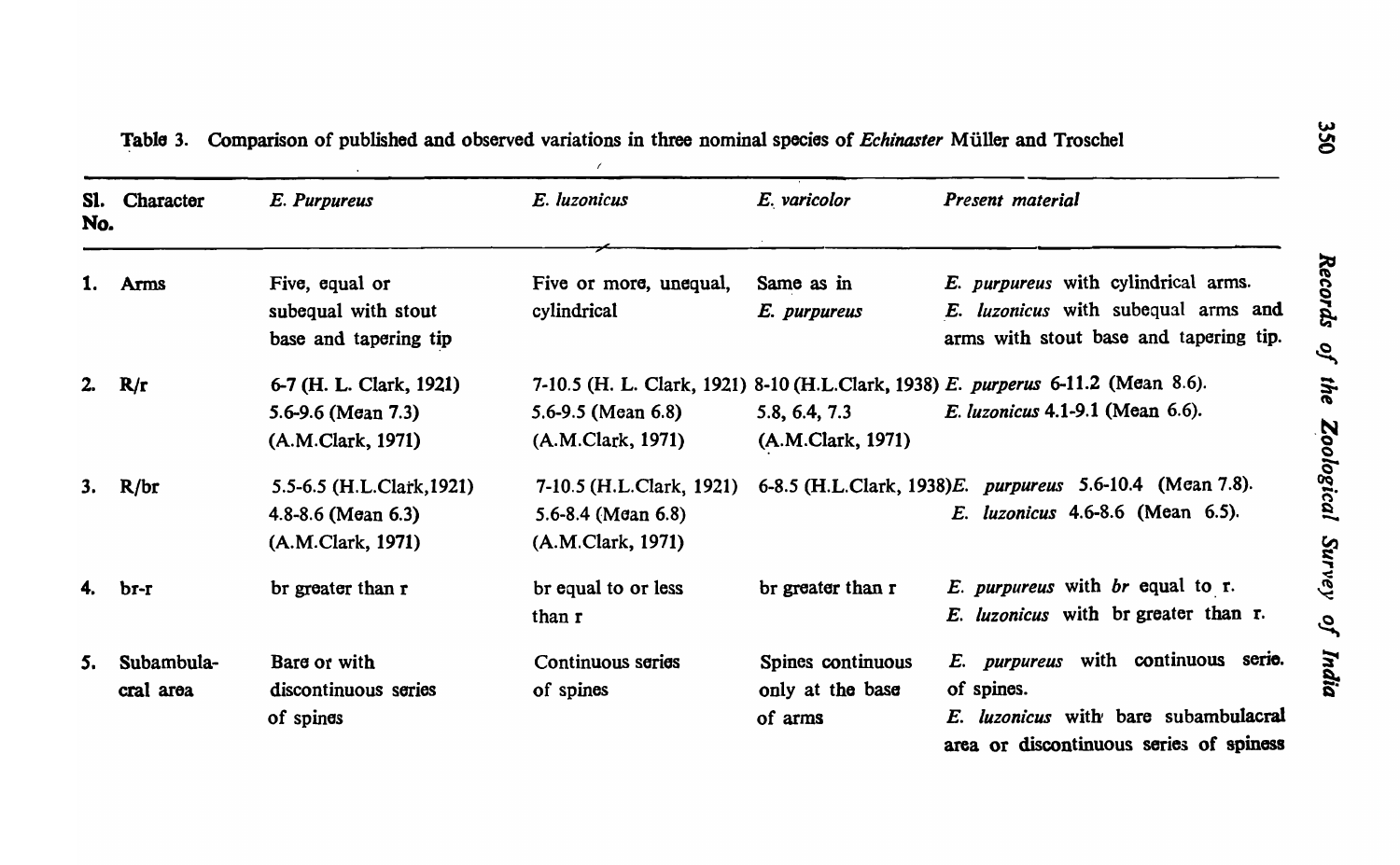either totally lacking or are scattered and very discontinuous and finally in all the specimens from Camorta Island they are distinctly arranged in a continuous row (Fig.  $9)^2$ 

Further, A. M. Clark observed that the abactinal reticulum was more compact in *E. luzonicus* than in the other two species. However, we find that it is compact only in the specimens from Camorta Island (Fig. 8) while it is somewhat wide in those from the remaining localities (Fig. 5) thus resembling the specimens of  $E$ . *purpureus* (Fig. 2).

While *E. luzonicus* is autotomous with five or more unequal arms, *E. purpureus* and *E.. varicolor* consistently have only five equal or sub-, equal arms. But it is not always possible to distinguish the autotomous specimens as in the case of Fisher's (1919) six-rayed specimens with a single madreporite, from the Sulu Archipelago and our six-rayed specimen with subequal arms and two madreporites, from Beyt Island (Table 2, No. 2) and the five-rayed specimen with one shorter arm, from Mauritius. (Table 1, No. 3) Moreover, Clark (1921) included specimens with five equal arms and a single madreporite under E. *luzonicus*  and later (1938) erected E. *varicolor* for similar specimens with the sumbabulacral series continuous only at the base of the arms. But A. M. Clark who compared specimens, including a paratype of E. *varicolor* and two syntypes of *E. purpureus,* did not find significant differences among them.

In view of the extent of variation found, it appears that all three nominal species may be conspecific. From a comparative study (Table 3), it appears likely that *E. varicolor* is conspecific with *E. purpureus.* There is also a strong indication that *E. luzonicus* too may be conspecific with *E. purpureus.* However, nothing definite can be stated until their reproductive behaviour and the probable influence of ecological factors on the morphological variations are studied (see Achituv, 1969; Thayer, 1975).

## ACKNOWLEDGEMENTS

We are thankful to Dr. S. Khera, Joint Director-in-Charge, Zoological Survey of India, for his kind encouragement in the present work. 'Grateful thanks are also extended to Miss Ailsa M. Clark, Echinoderm Section, British Museum (Natural History) for her very useful comments on the material and suggestions in preparing the manuscript.

<sup>&</sup>lt;sup>2</sup> We also examined, five more specimens of *E. lmonicus* from Camorta Island, collected by Dr. K. Reddiah and party on 8-10-1972. Four of these specimens show six unequal arms while the fifth shows four such and a fifth broken at the base. In all the five specimens the subambulacral area is bare.